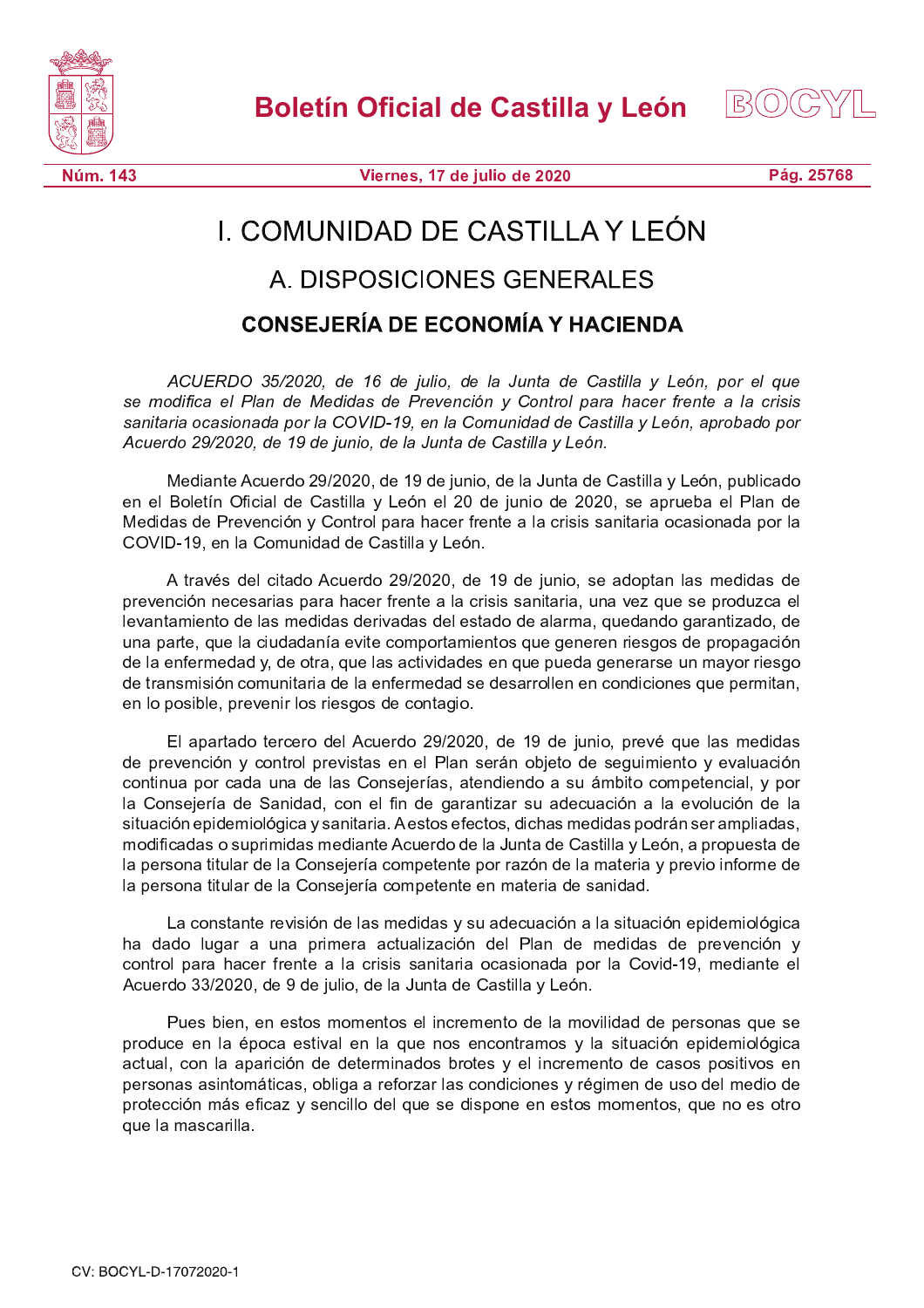| Núm. 143 | Viernes, 17 de julio de 2020              | Pág. 25769 |
|----------|-------------------------------------------|------------|
| ▓        | <b>Boletín Oficial de Castilla y León</b> | BOCYL      |

Por ello, se considera imprescindible, para favorecer la reducción del riesgo de transmisión comunitaria de la COVID-19, introducir una previsión específica para establecer, con carácter general, su uso obligatorio en la vía pública, en los espacios al aire libre y en cualquier espacio cerrado de uso público o abierto al público, con independencia del mantenimiento de la distancia física interpersonal de seguridad.

Por otra parte, atendiendo al elevado riesgo de transmisión de la enfermedad que supone, no se permite el uso compartido de dispositivos de inhalación de tabaco, pipas de agua, cachimbas o asimilados en todos los locales de entretenimiento, ocio, hostelería y restauración y en cualquier otro tipo de establecimiento abierto al público.

Por último, el seguimiento continuo de las medidas y la evolución epidemiológica, aconsejan, asimismo, abordar la actividad agraria, teniendo en cuenta que dicha actividad necesita en determinadas épocas del año mano de obra temporal para diferentes trabajos que vienen desarrollándose por personas, en unas ocasiones de la zona próxima al lugar del trabajo y, en otras, por personas migrantes. La movilidad de las personas trabajadoras en este sector de actividad, así como las características especiales que presenta el trabajo a desarrollar, exigen la adopción de medidas que garanticen, en todo lo posible, su seguridad y, en consecuencia, la de toda la población.

En su virtud, a iniciativa de las Consejerías de Empleo e Industria, Agricultura, P A R A M  $P$  and  $P$  and  $P$  is a model with  $P$  and  $P$  is a model with  $P$  f  $P$  f  $P$  f  $P$  f  $P$   $\infty$   $P$  f  $\infty$   $P$  f  $\infty$   $P$  f  $\infty$   $P$  f  $\infty$   $P$  f  $\infty$   $P$  f  $\infty$   $P$  f  $\infty$   $P$  f  $\infty$   $P$  f  $\infty$   $P$  f Consejería de Economía y Hacienda, y previa deliberación de la Junta de Castilla y León en su reunión del día 16 de julio de 2020 adopta el siguiente

## A CUERDO

Primero.- Modificación del Anexo del Acuerdo 29/2020, de 19 de junio, de la Junta de Castilla y León por el que se aprueba el Plan de Medidas de Prevención y Control para hacer frente a la crisis sanitaria ocasionada por la COVID-19, en la Comunidad de Castilla y León.

Se modifica el Anexo del Acuerdo 29/2020, de 19 de junio, de la Junta de Castilla y León por el que se aprueba Plan de Medidas de Prevención y Control para hacer frente a la crisis sanitaria ocasionada por la COVID-19, en la Comunidad de Castilla y León, en los siguientes términos:

Uno. Se modifica el apartado 1.2, relativo a la distancia de seguridad interpersonal y utilización de mascarillas, que queda redactado en los siguientes términos:

 $\overline{a}$  O Distancia de cequidad internaceae vultilización de meseorilles

Es obligatorio el mantenimiento de la distancia de seguridad interpersonal de, al menos, 1,5 metros y el uso de la mascarilla conforme a lo establecido a continuación.

Las personas mayores de seis años llevarán mascarilla en todo momento tanto en la vía pública o en espacios al aire libre, como en espacios cerrados de uso público o zonas de atención al público de edificios tanto de titularidad pública como privada cuando sea previsible la concurrencia en el mismo espacio con personas no convivientes.

Será también obligatorio el uso de la mascarilla en todo tipo de transportes públicos o privados, excepto cuando todos los ocupantes sean convivientes en el mismo domicilio.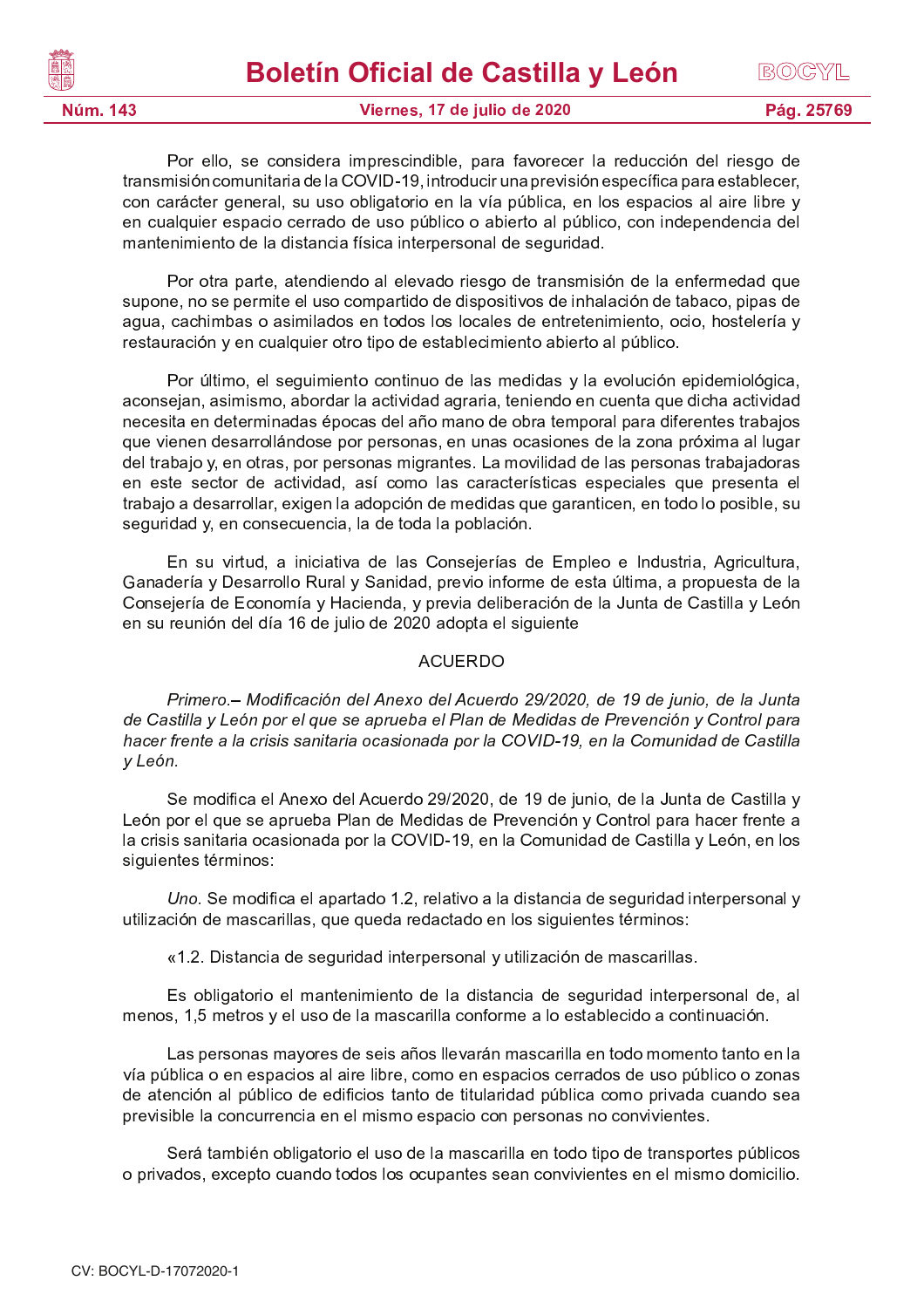

En el caso de motocicletas o ciclomotores deberán llevar mascarilla o casco integral cuando no convivan en el mismo domicilio.

El uso obligatorio de la mascarilla incluye su uso adecuado, de modo que cubra desde parte del tabique nasal hasta la barbilla incluida.

La mascarilla no debe estar provista de válvula exhalatoria, salvo en los usos profesionales para los que este tipo de mascarilla pueda estar recomendada.

No obstante, se exceptúa la obligación del uso de la mascarilla:

- a) En los supuestos previstos en el artículo 6.2 del Real Decreto Ley 21/2020, de 9 de junio, de medidas urgentes de prevención, contención y coordinación para hacer frente a la crisis sanitaria ocasionada por el COVID-19.
- b) En situaciones de consumo de alimentos y bebidas.
- c) Durante la práctica de actividad física.
- d) En los espacios de la naturaleza o al aire libre fuera de los núcleos de población.
- e) En las piscinas, siempre que se mantenga la distancia interpersonal.

En todos aquellos apartados del Plan en los que se hace referencia al uso o utilización de mascarilla en defecto de la posibilidad de mantener la distancia de seguridad de 1,5 metros, se deberá entender que resultan de obligado cumplimiento ambas medidas en todo caso, es decir, mantenimiento de distancia de seguridad y uso de mascarilla, de acuerdo con lo previsto en este apartado.

Las referencias en este Plan a la "distancia de seguridad", "distancia de seguridad interpersonal", "distancia interpersonal", "distancias mínimas interpersonales", "distanciamiento físico" o cualquier otra expresión similar, se entenderán referidas a la distancia de, al menos, 1,5 metros.

Estas medidas se complementarán con la realización de la higiene de manos de forma correcta y frecuente y con el mantenimiento de la higiene respiratoria.»

Dos. Se añade un número 8 al apartado 2.5 relativo a medidas relativas a la higiene de las personas usuarias en los establecimientos y locales, que queda redactado en los siguientes términos:

 $\omega$ <sup>0</sup> b  $\alpha$  p n  $\alpha$  m  $\alpha$  o  $\alpha$  p  $\alpha$   $\alpha$   $\alpha$   $\alpha$   $\alpha$   $\alpha$   $\beta$   $\alpha$   $\beta$   $\alpha$   $\beta$   $\alpha$   $\beta$   $\alpha$   $\beta$   $\alpha$   $\beta$   $\alpha$   $\beta$   $\alpha$   $\beta$   $\beta$   $\alpha$   $\beta$   $\alpha$   $\beta$   $\alpha$   $\beta$   $\alpha$   $\beta$   $\alpha$   $\beta$   $\alpha$   $\beta$   $\alpha$   $\beta$  de agua, cachimbas o asimilados en los locales de entretenimiento, ocio, hostelería y restauración, discotecas y en cualquier otro tipo de establecimiento abierto al público.»

Tres. Se añade un apartado 8, en los siguientes términos:

 $\mu$ o imeninas especieloas aducadues alla actividad de l'as dedsonia —————————————————————————————

8.1. En el desarrollo de su actividad laboral, las personas trabajadoras deberán:

a) Mantener la distancia de seguridad interpersonal de al menos 1,5 metros, en el desarrollo de toda la actividad laboral, debiendo utilizar mascarilla en los términos establecidos en el presente Plan excepto si la actividad se desarrolla al aire libre fuera de los núcleos de población.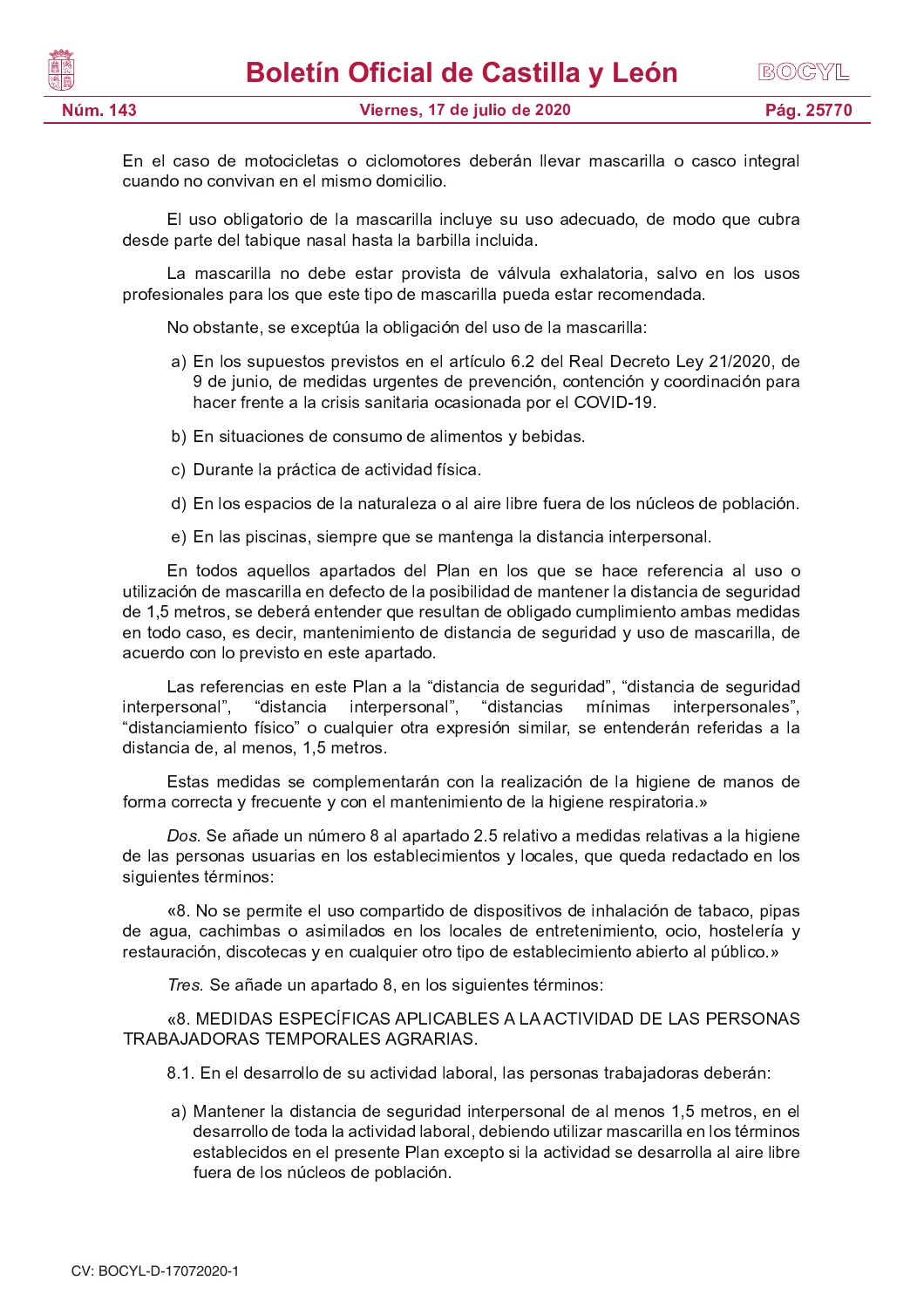| <b>IN</b> | <b>Boletín Oficial de Castilla y León</b> | BOCYL      |
|-----------|-------------------------------------------|------------|
| Núm. 143  | Viernes, 17 de julio de 2020              | Pág. 25771 |
|           |                                           |            |

b) Evitar, en la medida de lo posible, utilizar equipos y dispositivos que hayan sido utilizados en la jornada de trabajo por otro trabajador, salvo que estén desinfectados antes de usarlos. En caso contrario, es recomendable lavarse las manos con agua y jabón, o geles hidroalcohólicos o desinfectantes, antes y después de cada uso.

8.2. Las personas físicas o jurídicas empleadoras, sin perjuicio del cumplimiento de la normativa de prevención de riesgos laborales y del resto de la normativa laboral que resulte de aplicación, además de cumplir lo dispuesto en el Art. 7 del R.D. Ley 21/2020, de 9 de junio, de medidas urgentes de prevención, contagio y coordinación para hacer frente a la crisis sanitaria ocasionada por el Covid-19, deberán:

- a) Adaptar las condiciones de trabajo, incluida la ordenación de los puestos de trabajo y la organización de los turnos y descansos, así como el uso de los lugares comunes de forma que se garantice el mantenimiento de una distancia de seguridad interpersonal mínima de 1,5 metros entre los trabajadores y el uso obligatorio de mascarilla, excepto si la actividad se desarrolla al aire libre fuera de los núcleos de población.
- b) Cuando trabajen a la vez más de 10 personas, establecer grupos o cuadrillas estables de 10 o menos trabajadores, de manera que se garantice el distanciamiento permanente entre personas de distintos grupos, no debiéndose reducir la distancia de 1,5 metros ni aun usando mascarilla y evitando en todo caso el intercambio de trabajadores entre grupos.
- c) Para la constitución de los grupos, considerar, además de aspectos organizativos de trabajo, los desplazamientos y el lugar de alojamiento.
- d) Si la persona empleadora transporta a los trabajadores al lugar del trabajo, tener en cuenta que si el vehículo cuenta con hasta nueve plazas, deberán hacer uso de mascarillas todos los ocupantes y podrán desplazarse dos personas por cada dos filas de asientos, guardándose la máxima distancia posible entre sus ocupantes. En vehículos que únicamente dispongan de una fila de asientos, podrán viajar como máximo dos personas, también con mascarilla. El vehículo dispondrá de papel de un solo uso y un recipiente para tirarlo, así como solución hidroalcohólica. Se evitará que compartan vehículo las personas de diferentes arupos o cuadrillas estables.
- e) Disponer de aseos con agua corriente, jabón y papel desechable para el secado de manos y de contenedores para recoger el material de secado. Cuando no se tenga acceso a los aseos deberá disponerse de un sistema para el lavado y secado de manos.
- f) Proveer a los trabajadores de solución hidroalcohólica en recipientes de uso personal, que pueden ser rellenados cuando el lugar de trabajo sea en campo, así como pañuelos desechables y disponer de contenedores para recoger el material de secado, pañuelos, mascarillas y guantes.
- g) Prohibir los sistemas de reparto de agua compartida.
- h) Garantizar diariamente la limpieza y desinfección de los equipos y máquinas que vayan a utilizar los trabajadores.